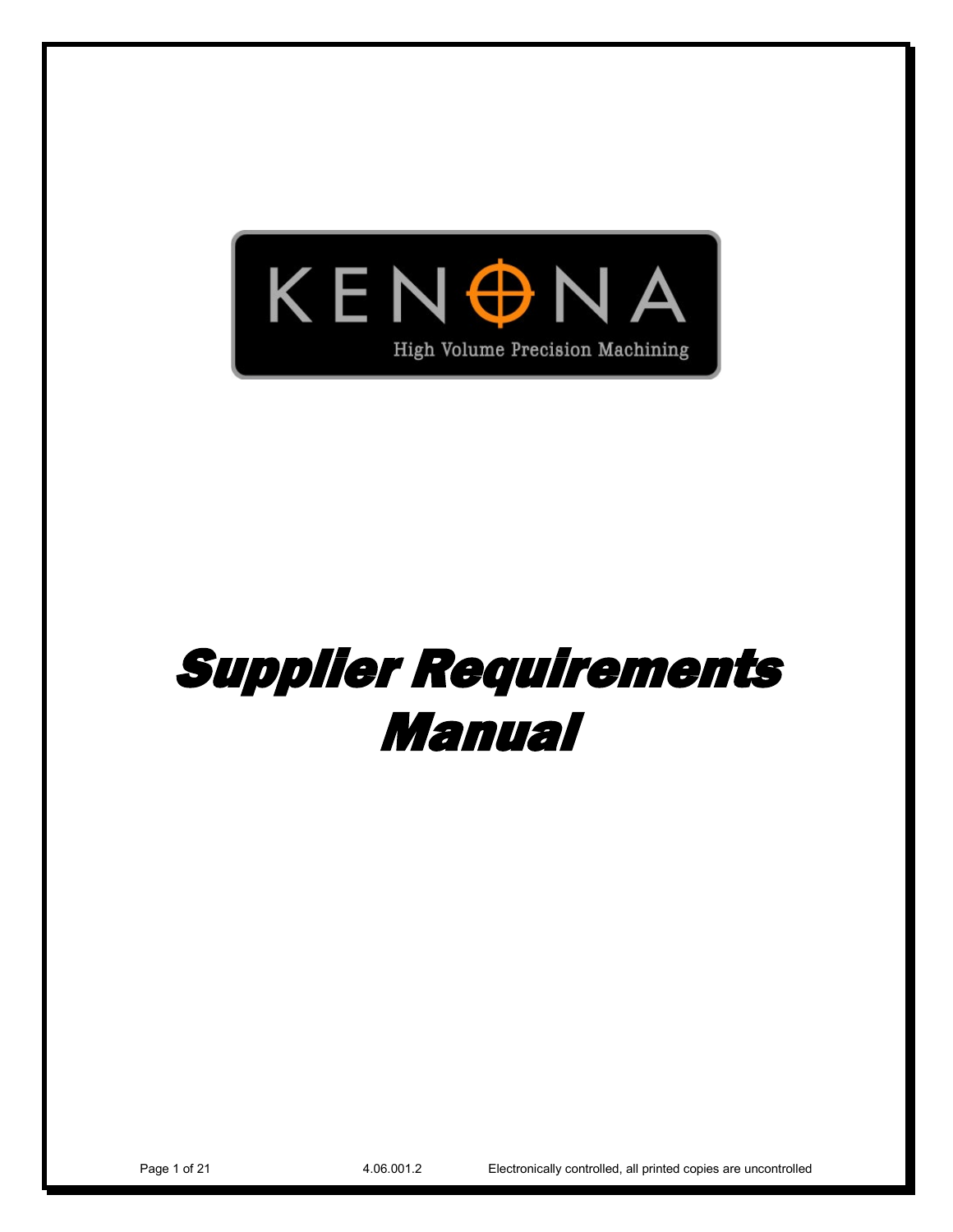# *CONTENTS*

|    | <u>Subject</u>                                  | Page #         |
|----|-------------------------------------------------|----------------|
|    | Introduction                                    | 3              |
| 1. | <b>Supplier Communication</b>                   | 4              |
| 2. | <b>Supplier Selection</b>                       | 4              |
| 3. | Purchasing                                      | 5              |
| 4. | <b>Supplier Performance Monitoring</b>          | 5              |
| 5. | <b>Supplier Continuous Improvement</b>          | 6              |
| 6. | Tooling                                         | 6              |
| 7. | Control of Fixtures & Test Equipment            | 6              |
| 8. | Packaging & Labeling                            | $\overline{7}$ |
| 9. | APQP/PPAP                                       | 8              |
|    | 10. Prototype Supplier Requirements             | 11             |
|    | 11. Early Production Containment                | 12             |
|    | 12. CQI Process Assessments                     | 13             |
|    | 13. Materials Planning                          | 13             |
|    | 14. Transportation                              | 14             |
|    | 15. Problem Solving/Corrective Action Reporting | 15             |
|    | 16. Engineering Changes                         | 17             |
|    | 17. Lot Traceability                            | 17             |
|    | 18. General Tolerances                          | 18             |
|    | 19. Confidentiality & Non-Disclosure            | 18             |
|    | 20. Safety and Environment                      | 18             |
|    | 21. Preventive and Predictive Maintenance       | 18             |
|    | 22. Miscellaneous Requirements                  | 18             |
|    | <b>Record of Revision</b>                       | 19             |
|    | Acronyms                                        | 20             |
|    | Appendix A - Forms                              | 20             |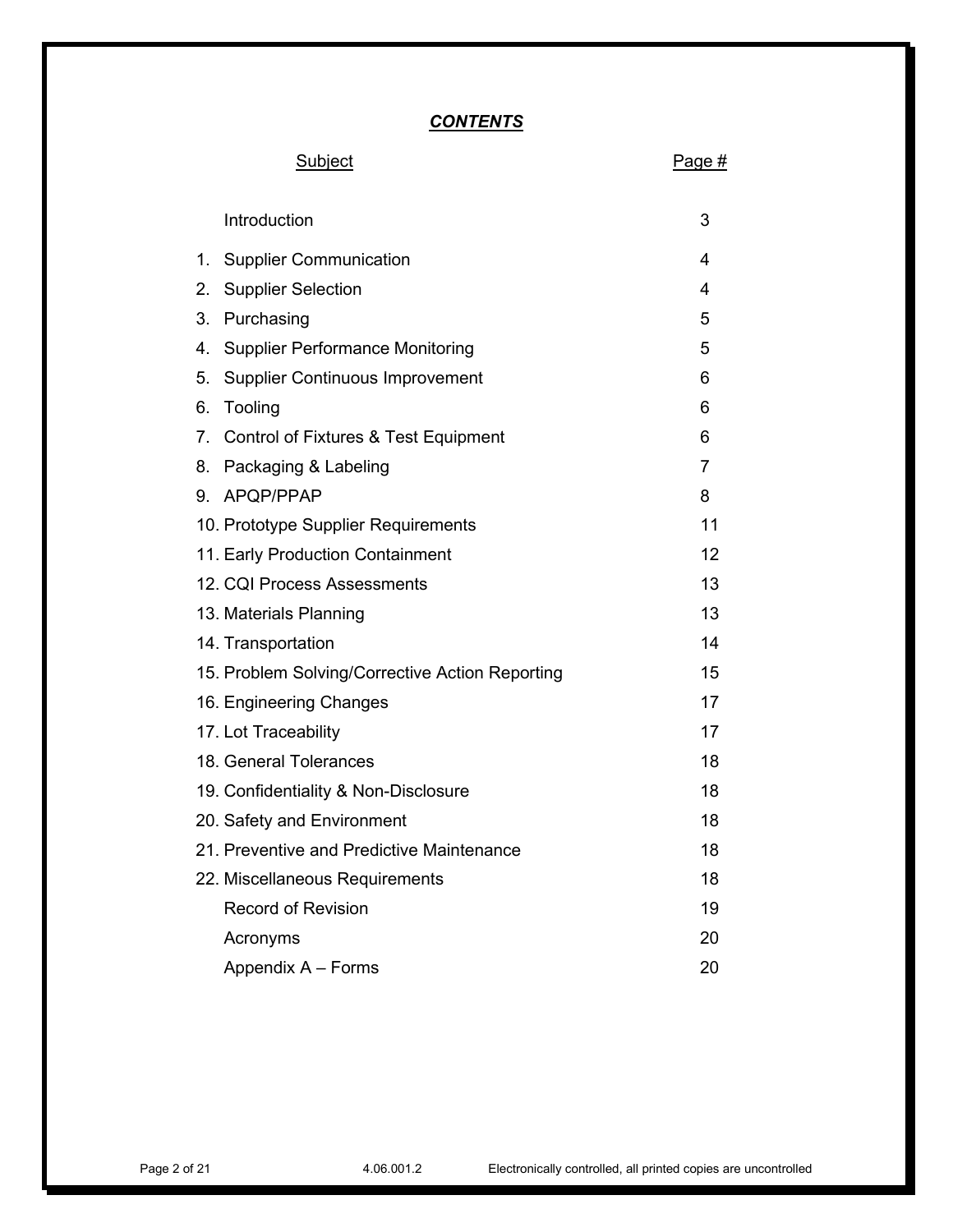# *Introduction*

*This Supplier Requirements Manual is intended to assist suppliers in understanding Kenona Industries requirements. While all attempts have been made to be thorough as to content, you are encouraged to contact your Kenona Purchasing, Quality or Engineering representative with any additional questions. Kenona expects all suppliers to embrace the highest level of commitment to ethical business practices, compliance to all regulatory and legal requirements as well as providing safe work-conditions for its employees* 

# *Kenona Quality Policy*

*Kenona Industries is committed to meeting or exceeding our customers' expectations. We accomplish this by:*

- *Communicating those expectations to our employees*
- *Providing the tools and processes required to meet those expectations*
- *Providing the training for our employees to meet those expectations*
- *Providing an environment of continuous improvement.*

# *Kenona Core Values*

- *We will treat our customers, suppliers and employees with humility, respect and honesty*
- *We will foster a positive and open working environment*
- *We will recognize, reward and provide opportunity for employees who embrace responsibility and achieve desired results*
- *We will ethically pursue profitable growth*
- *We will have fun*

*.*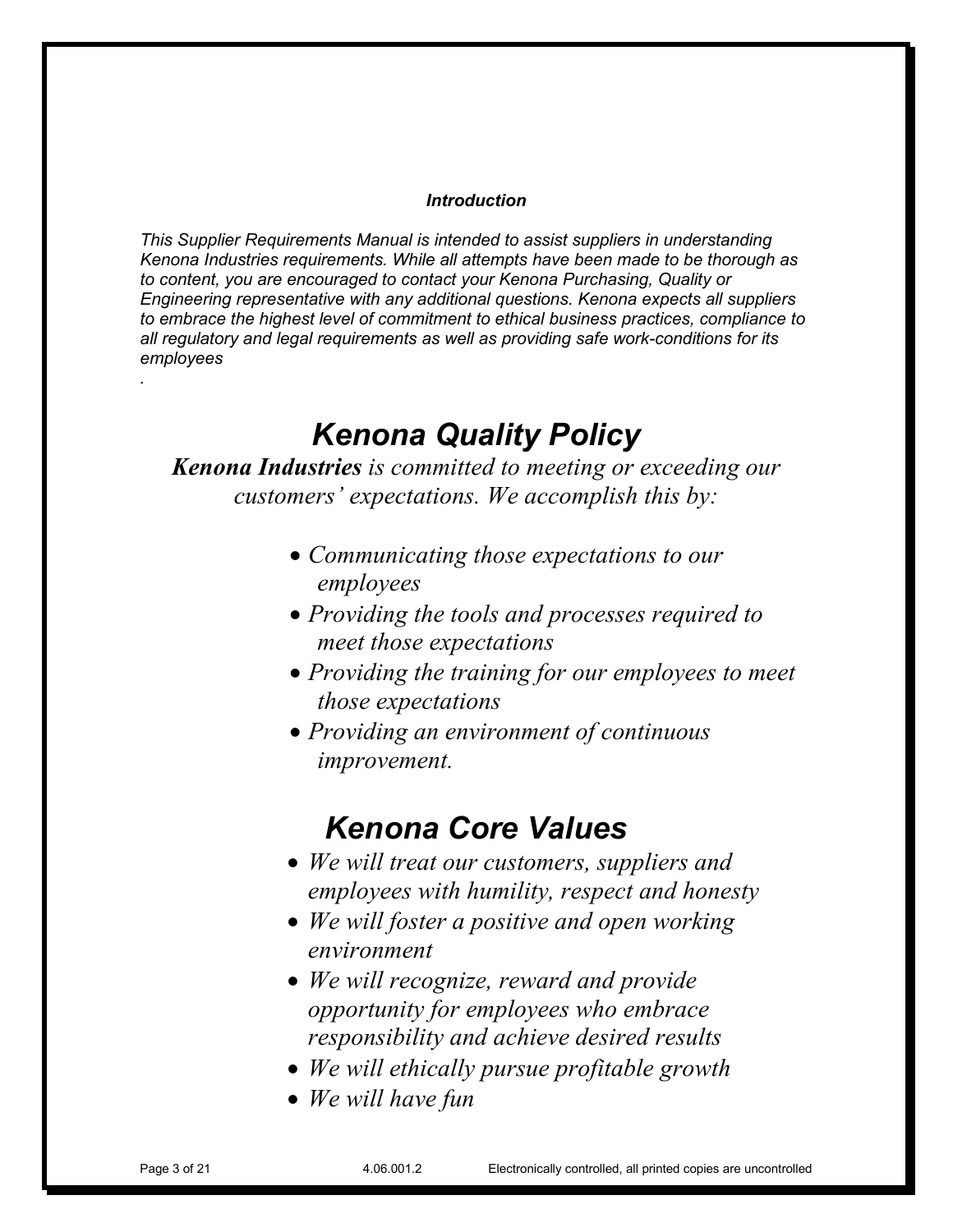# *1) Supplier Communication*

Kenona Industries communicates to its suppliers in a variety of ways.

An essential ingredient to a successful partnership is clear, concise communication. At Kenona Industries, our means of communicating direction, expectations and guidelines may include, but not be limited to:

- Purchase Orders
- Purchasing Terms and Conditions
- Supplier Performance Data
- Letter of Intent
- Sourcing Commitment Documentation
- Statement of Work
- Memos
- Scheduled Meetings
- Supplier Manual

We encourage suppliers to engage in open dialogue with Kenona Industries at all times.

# *1.1 Code of conduct*

Kenona expects our supplier partners to adhere to the highest standards of ethical practices when doing business with Kenona. Kenona maintains corporate responsibility policies including anti-bribery, code of conduct, and an ethics escalation policy and promote that our suppliers implement similar policies.

# *2) Supplier Selection*

To become a supplier to Kenona Industries, direct production material suppliers must gain acceptance to the Kenona Approved Source List (ASL). To be placed on the ASL, a Confidentiality Agreement and Self-Assessment must be completed. Once these documents have been completed, Kenona Industries will complete the "*Supplier Assessment"* if appropriate. Business cannot be awarded to a potential new supplier to Kenona Industries unless the supplier has been placed on the ASL.

Kenona may waive the Supplier Assessment requirement in lieu of a current accredited third party QMS registration certificate and review of latest third-party audit findings.

In those cases where sources are directed by Kenona Industries Customer, for a specific part or commodity, any and all directed sources shall be obliged to meet all requirements as detailed within this Supplier Manual.

# *ISO9001/16949 / ISO14001 (latest revisions) Certification*

As specified by IATF16949 "Latest Revision", Kenona Industries shall perform supplier quality management system development with the goal of supplier conformity to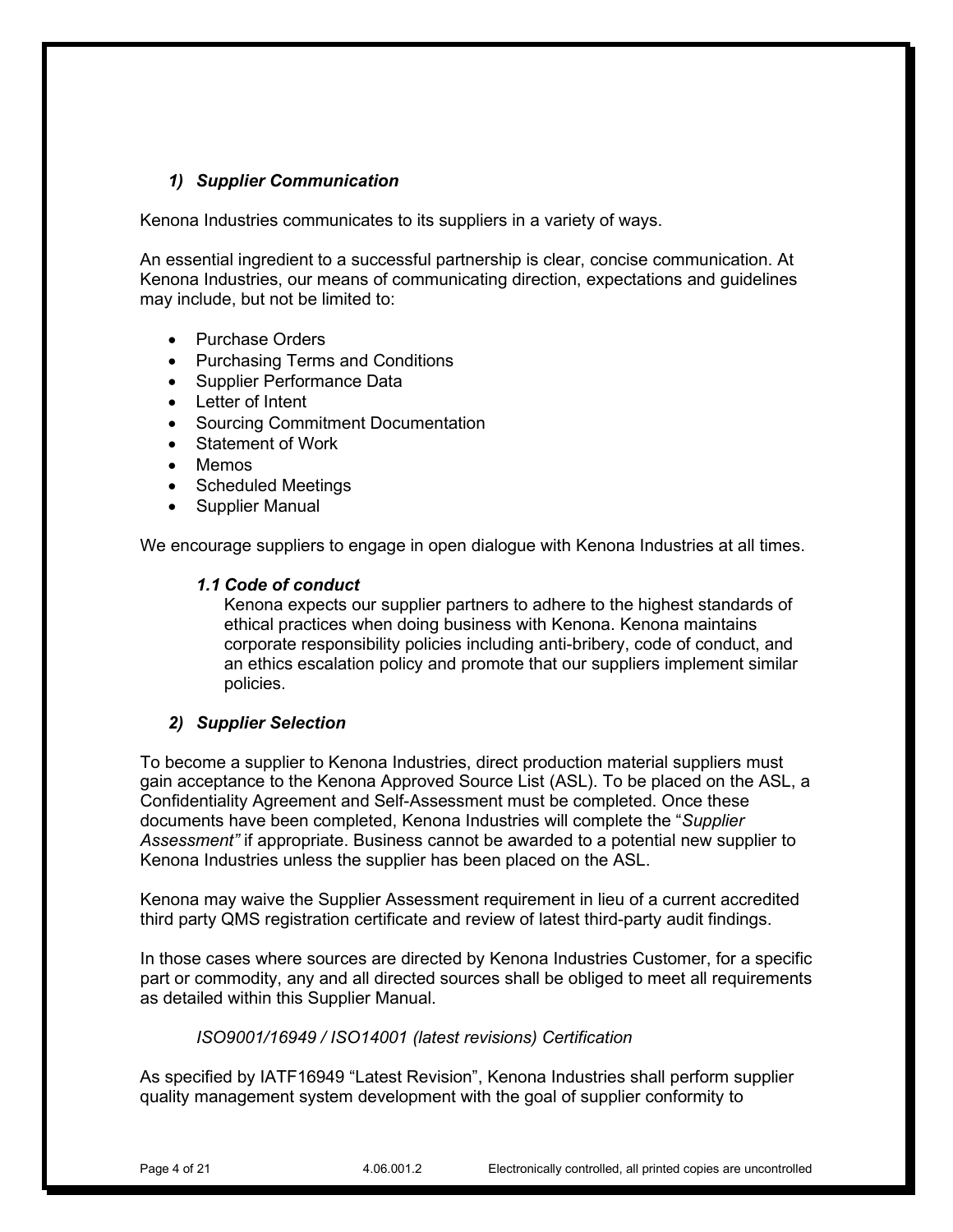IATF16949 (latest revision). At a minimum, Kenona Industries requires suppliers be registered to ISO9001 (latest revision) by an accredited IAF MLA third-party certification body, meeting the industry recognized dates.

Customer directed suppliers may have the above requirement waived:

- If authorized in writing by Kenona customer
- If company size, resources or commodity-based products does not lend themselves to the registration process

Current active suppliers are responsible for providing updated registration certification copies to Kenona by uploading to the Kenona Supplier Portal at [https://sp.kenona.com.](https://sp.kenona.com/Account/Login?ReturnUrl=%2F) Portal accounts must use an email address linked with an internal distribution list. Suppliers can contact  $IT@kenona.com$  for help with account access.

# *3) Purchasing*

#### *Request for Quotation*

Kenona Industries utilizes a variety of methods and templates to request quotations from suppliers such as formal RFQ forms and e-mail requests. It is vital that the quote due date be met to be considered for the purchase.

All quotations must be in writing and include:

- All associated costs for tooling, piece price including metal market surcharges, and any additional costs required
- AIAG Team Feasibility Commitment detailing all exceptions being taken by the supplier. Must be specific and not refer to a "standard industry guideline or practice" Exceptions can be placed in quote in lieu of the feasibility form.
- List lead times for tooling, PPAP and ongoing orders
- Marked up prints if necessary
- Packaging costs including seasonal rust prevention if necessary and applicable

# *Purchase Order*

Kenona Industries will issue purchase orders to suppliers for awarded programs or product purchases. In advance of receipt of purchase orders, suppliers to Kenona Industries may receive a letter of intent (LOI) providing information pertaining to supplier conditions, requirements, and responsibilities:

#### *Tooling Invoices*

Suppliers will be required to provide proof of PPAP approval and conform to Kenona Industries and/or customer tooling documentation and audit requirements before tooling invoices will be paid.

# *Terms and Conditions*

Terms and conditions are available on the Kenona website at [http://www.kenona.com.](http://www.kenona.com/)

# *4) Supplier Performance Monitoring*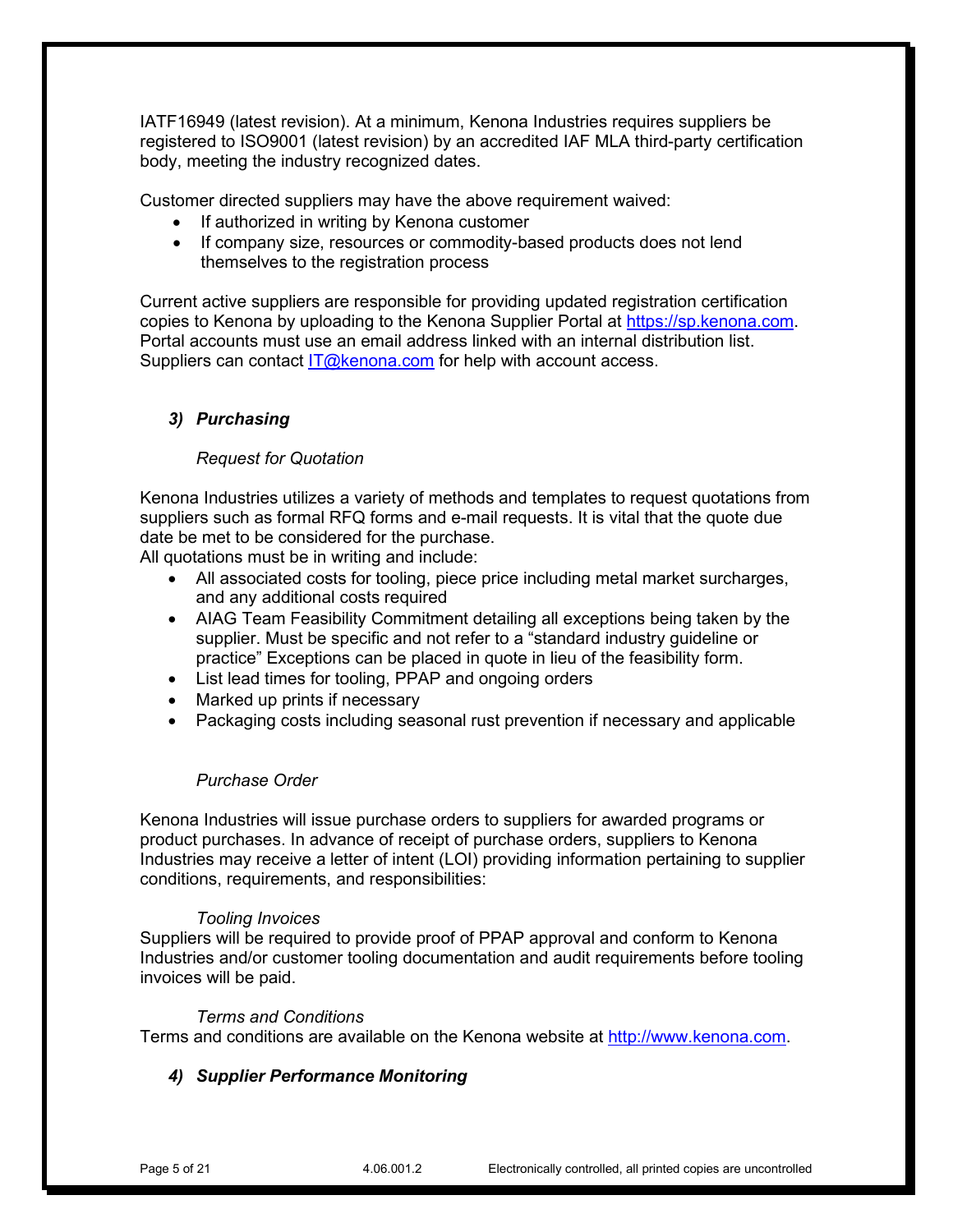Supplier performance is monitored via Kenona Industries *Supplier Performance Review Report*. Performance ratings are based on the following criteria:

- a) Monthly Scrap
- b) Delivery Performance
- c) Quality performance including lot rejections, unresolved SCAR's, supplier caused Kenona customer disruptions, Kenona customer special ship status, dealer and/ or warranty returns and field actions as applicable.

Reports will be distributed to suppliers at appropriate intervals

Negative trends in performance, scrap >2%, delivery performance <95% or others as applicable may warrant the issuance of a SCAR to engage the supplier in the corrective action process and/or cost recovery.

Supplier performance data is monitored closely and is integral to sourcing decisions. In the event a supplier exhibits chronic performance issues, or systemic deterioration of key performance metrics, they may be placed on probationary status on the ASL. Probationary status typically will limit a supplier's access to new business opportunities with Kenona Industries. Chronic supplier negative trends may initiate development activities to help the supplier recover acceptable performance. Such support typically involves an on-sit visit and supplier audit and/or survey to identify areas for improvement.

# *5) Supplier Continuous Improvement*

Kenona Industries promotes a culture of continuous improvement and the effective use of statistical tools. We promote that suppliers monitor the performance of their manufacturing processes, through appropriate techniques including capability studies, SPC, and other statistical tools. This, when combined with process audits, shall provide the data necessary to support continuous improvement.

# *6) Tooling*

Tooling design and build is generally the responsibility of the supplier; however, Kenona Industries reserves the right to review suppliers tooling standards to ensure supplier's manufactured tools will provide high quality parts throughout the life of the tooling. Suppliers are responsible for the maintenance of all tooling, testing and inspection equipment. All tooling must be identified with the appropriate Asset Tag(s) or tooling asset information. The tooling identification information is provided by Kenona Industries. Kenona Industries reserves the right to complete on-site inspection of tooling owned by Kenona Industries or our customer.

# *7) Control of Inspection Fixtures, Measuring/Test Equipment*

# *Monitoring*

The supplier must have a documented system in place to control, calibrate, and maintain the proper function and accepted level of gage repeatability and reproducibility of all inspection fixtures, measuring / testing instruments and equipment. Reference the AIAG MSA manual for accepted levels.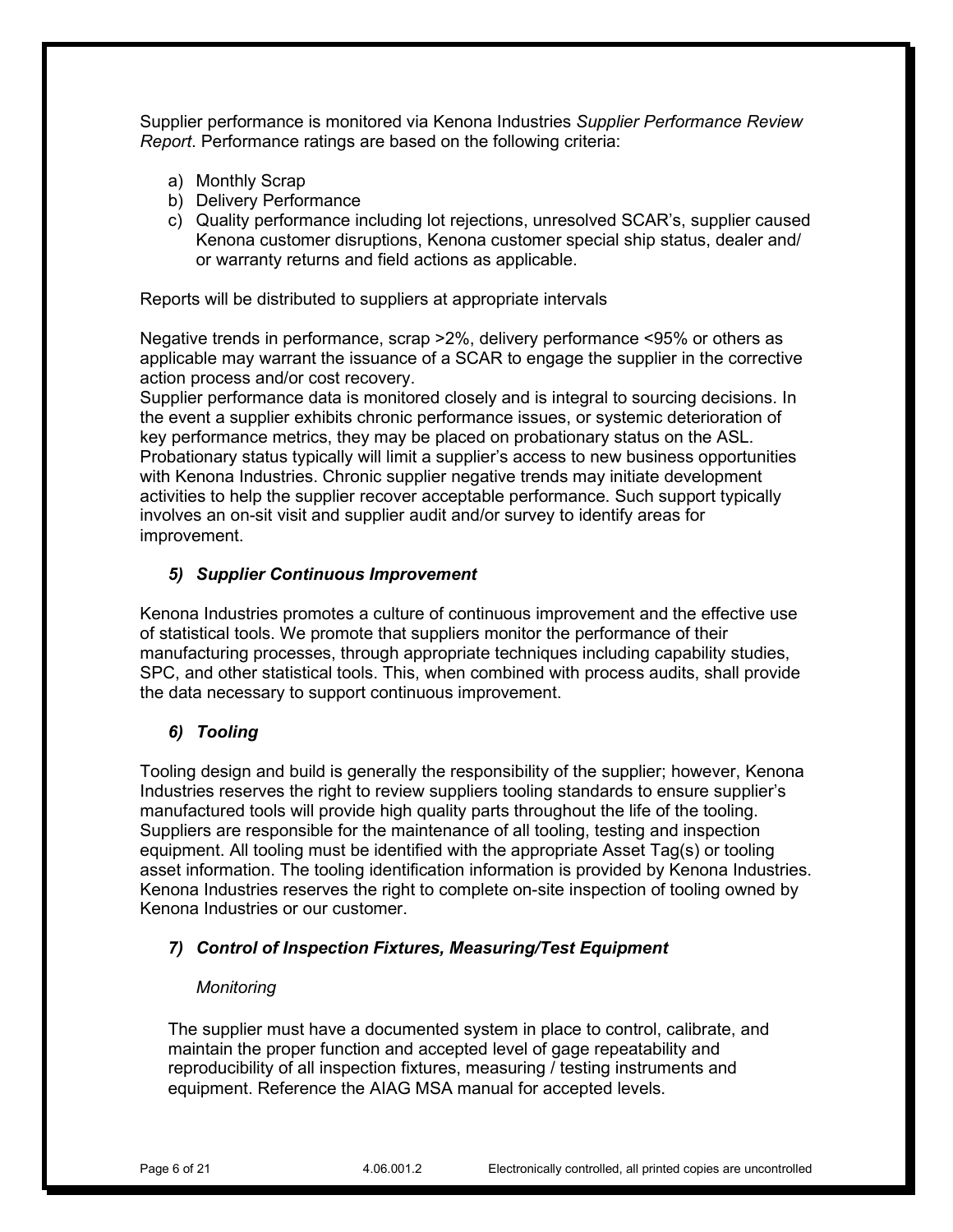#### *Calibration*

Measuring equipment shall be calibrated or verified at specified intervals. The calibration certificate must be on file at the supplier's facility and be traceable to the actual gage identification information. Internal and external calibration services must meet the requirements of the latest released edition of the QMS standard to which the facility is registered. It is required that the calibration will be performed using NIST traceable standards.

# *Equipment Identification*

All gages and test equipment must have identification information affixed clearly & permanently to the gage. The information must be traceable to the gage identification number, the gage revision level, the last calibration date, the calibration expiration date.

# *Inspection, Measuring, and Test Equipment Records*

Records must include any revision information, traceable to the part revision level, demonstrating conformance to the latest released edition of the QMS standard to which the facility is registered, the OEM customer specific requirements, and any corrective action taken where applicable.

# *Measurement System Analysis*

Gage R&R acceptance criteria must conform to the requirements of the latest released edition of the AIAG Measurement System Analysis manual. Variable data gages are expected to have an Anova method analysis performed on a minimum of 10 parts by three operators measuring each part three times each. Data must be calculated and displayed as both percentage of total tolerance variation (TV) and percentage of study variation (SV). Attribute must have an agreement analysis performed. It is recommended that supplier use the Kappa analysis method in Minitab software. Contact your Kenona APQP contact for gage/program specific requirements.

# *Record Retention*

Suppliers are expected to maintain applicable retention periods as specified in IATF16949 (latest edition), unless superseded by legal, governmental, Kenona Industries or Customer Specific Requirements. Contact your Kenona representative for further guidance if needed.

# *8) Packaging & Labeling*

Suppliers are required to adhere to Packaging Guidelines as defined by the AIAG Standards, unless superseded by Kenona Industries. Special packaging and labeling requirements, in support of specific Product Launch activity, may be requested by Kenona Industries. In the event that special packaging is required, design and approval will be managed as part of our overall APQP Program Delivery Process.

Expendable packaging maximum weight limit is 2500 pounds.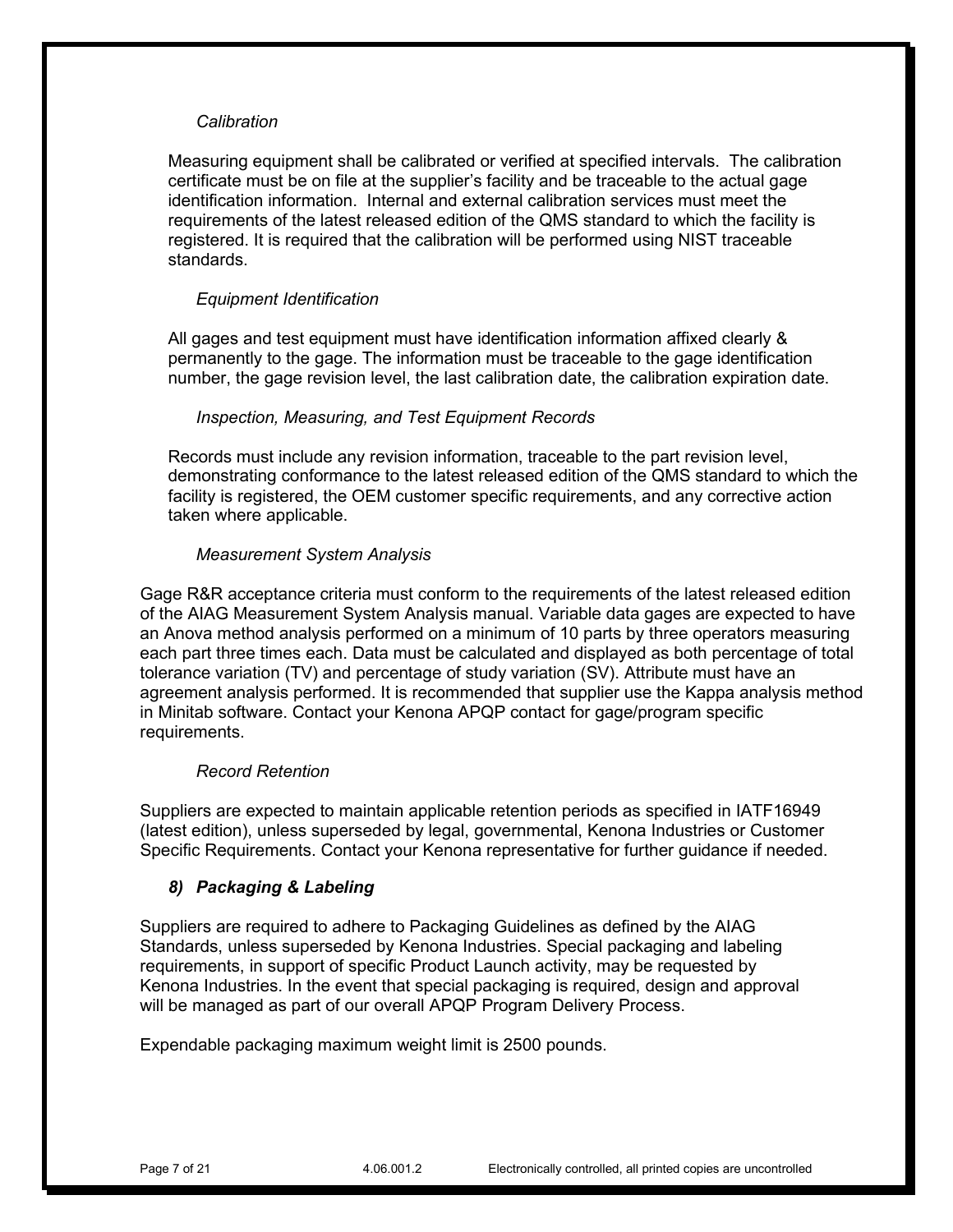Upon launch of a new product, the supplier must receive approval from the Engineering and Manufacturing Departments at Kenona Industries prior to Run @ Rate, in order to ensure planned packaging fits with the manufacturing cell practices. Suppliers must seek approval of all new packaging or proposed changes to existing packaging. Approval must be granted prior to the first production shipment. Packaging and labelling is also a requirement of the PPAP Submission package.

All suppliers supplying goods to Kenona Industries that are considered to be "controlled" under the Workplace Hazardous Material Information System (WHMIS) must comply with appropriate, legislated regulations for packaging and shipping. All solid wood packaging/pallets and crates must comply with the International Plant Protection Convention Standard.

#### *Returnable Containers*

Returnable containers are the primary packaging method considered on new programs if volume and supplier's proximity warrant. On an individual basis, Engineering will assess current production part packaging feasibility using returnable containers. Kenona Industries has developed and implemented returnable containers with many suppliers. As a result, specific styles of containers best suited to shipping, storage and manufacturing requirements have been identified.

Kenona owned returnable containers are to be clearly marked "Kenona" and only be used to ship product to Kenona Industries and not in-process activities within the supplier facility.

Kenona owned packaging is to be stored in a dry safe environment and is never to be used wet. All prior labels are to be removed prior to use by the supplier.

Any damaged containers are to be taken out of service and reported to the Kenona materials group

Any inquiries regarding packaging may be submitted to the Program Manager or buyer at Kenona Industries. Any deviation from agreed upon packaging shall be signed off by Kenona Industries Purchasing and Materials Department.

#### *Labeling*

All materials for production consumption, shipped to Kenona Industries must be identified with labeling containing both human-readable text / graphics and machinereadable, bar coded symbols.

All labels to AIAG Standard or standard designated by Kenona Industries.

Labels shall comply with Kenona Industries requirements and the AIAG, B-10 standard – Quality Assurance Guide for Shipping Labels and Other Bar Code Applications and must be legible and be scannable.

Label placement, orientation, quality and quantities shall follow the guidelines contained in the AIAG, B10 standard – Trading Partner Labels Implementation Guide, unless otherwise specified by Kenona.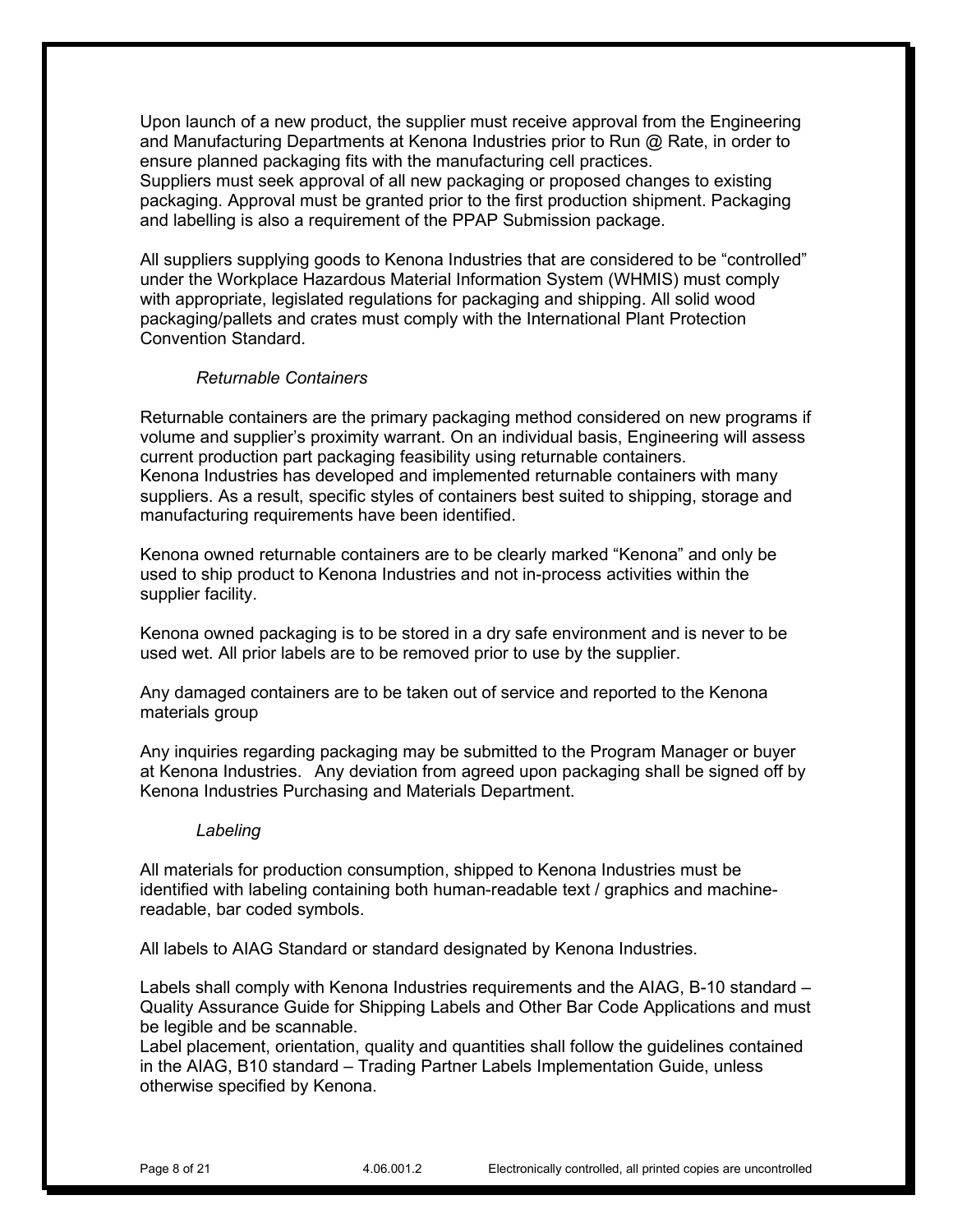Before implementation, suppliers must review and obtain approval of newly introduced label formats from Kenona Industries.

# *9) APQP/PPAP*

Kenona Industries requires all direct production material suppliers to comply with all AIAG APQP and PPAP requirements including document formatting.

An APQP kick-off/design review meeting will be scheduled upon business award. Personnel representing supplier program management and quality assurance functions shall participate to establish and outline APQP requirements, timetables, and contacts. All immediate technical concerns including any quoting exceptions must be addressed at this time.

The Kenona Program Team will generate a Key Contacts list and PPAP Checklist and send to the supplier.

A Process Flow Diagram is to be developed that depicts the flow of material from receipt through shipment. It is a requirement that the steps and characteristics used will link directly to the FMEA and Control Plan.

Kenona Industries promotes the effective use of the AIAG FMEA process to manage risk and to drive an effective inspection strategy. It is encouraged that the supplier engage the Kenona Advanced Quality Engineer upon development of the first FMEA drafts for analysis and input. This typically will prevent last minute issues deriving from improper assumptions made during the FMEA process and then cascading into other APQP documents and events.

Kenona Industries requires the effective use of AIAG compliant Control Plans derived from the process flow diagram and FMEA processes.

Kenona will accept process specific or family control plans where either a process dictates specification conformance or many similar parts follow identical processing steps. It is advisable that this be discussed with the Kenona Advanced Quality Engineer prior to PPAP submission.

Part layouts are to be performed on a minimum 2 pieces from each cavity or value stream (6 minimum total). All print dimensions and notes are to be ballooned on the print and identified on the AIAG compliant dimensional report. The specification and tolerances are to be listed along with actual measurements and method used. Each line item is to be checked as either pass or fail and the document signed and dated. Layout parts are to be provided to Kenona as part of the PPAP submission package.

Material/Performance testing is to be performed on a quantity as specified by the Kenona AQE, material specification or surrogate panel or bar if the specification allows. All print specifications and notes are to be ballooned on the print and identified on the AIAG compliant report. The specification number and revision are to be listed along with actual measurements and method used. Each line item is to be checked as either pass or fail and the document signed and dated.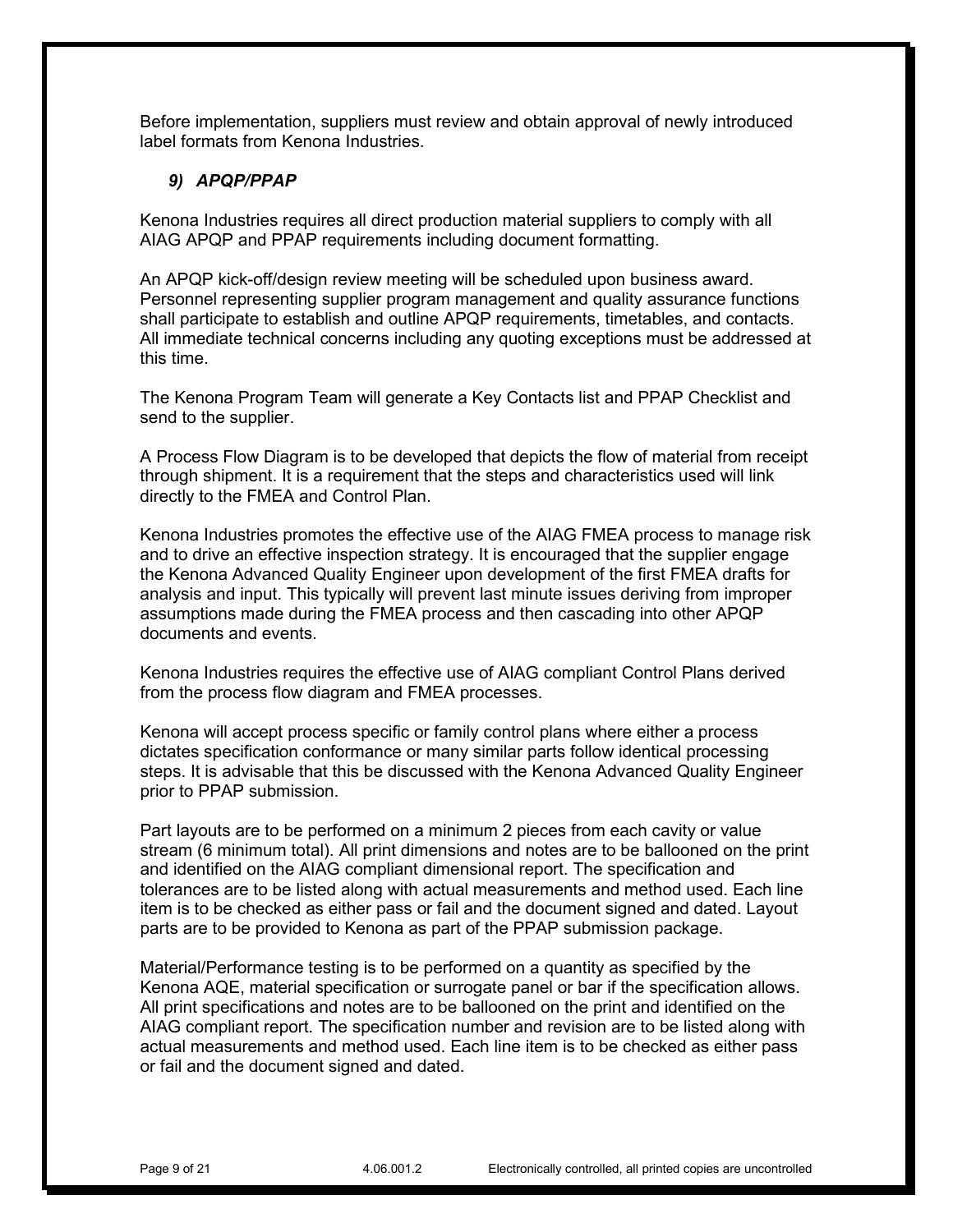The PPAP submission is a validation of the production process; it is not a one-day event. Suppliers are expected to submit PPAP APQP documentation in accordance with the sequential development of their manufacturing process. This will ensure proactive resolution of issues prior to the required final PPAP submission date. The expectation is that by the PPAP date all issues are resolved. PPAP dates are determined between the supplier and Kenona Industries. If the supplier is unable to meet the PPAP date determined, the supplier is required to notify the Kenona Industries Program Manager or Advanced Quality Engineer one week prior to due date.

It is the responsibility of all suppliers to ensure that their subcontractors (Tier 2 and Tier 3 suppliers to Kenona Industries) are meeting similar expectations and requirements.

Suppliers are to use their manufacturing DUNS number as supplier code in all relevant documents.

It is a generally unacceptable practice to leave blank fields in any APQP/PPAP document. Please use N/A in the field if not applicable.

Suppliers must submit PPAP packages utilizing AIAG Level 3 PPAP requirements, unless specifically directed otherwise in writing by Kenona Industries.

Suppliers and their sub-contractors are not to make changes to design, material content or part processing without consulting with Kenona Industries Engineering to assess risk and any relevant PPAP activities required. Reference AIAG PPAP (latest revision) manual for guidance. Normal tooling and equipment maintenance would not be a cause for re-submission.

For customer directed suppliers, prior OEM approval does not negate the need for initial submission or annual validation to Kenona Industries.

All suppliers shall be prepared to submit annual validation PPAP, as determined by the date of the original PPAP submission, not the original approval date. The validation is to be on file if requested by Kenona. This will consist of a full part layout in the same quantity as the original PPAP and all material qualification activities.

Level 2 PPAP must be submitted for service components that have not been in production for a period of greater than 12 months, unless otherwise directed by Kenona Industries in writing.

Prototype PPAP will be submitted to meet all Level 2 requirements as defined in the AIAG PPAP Manual, unless otherwise directed by Kenona Industries. This will include, at a minimum, a ballooned print, and dimensional layout of all print dimensions, material certificate of analysis and a control plan.

For suppliers with reporting requirements as defined by IMDS Standards, IMDS documentation shall be part of the Supplier's PPAP requirement. The IMDS number should be included on the Warrant at time of submission. Failure to comply will result in rejection of the PPAP Submission. Kenona IMDS ID# is 40126

For dimension or product requirements that do not meet specification, the Supplier shall obtain approval as documented on a *"Kenona Request for Deviation"* prior to submitting PPAP. The signed authorization must be included in the submission. Failure to comply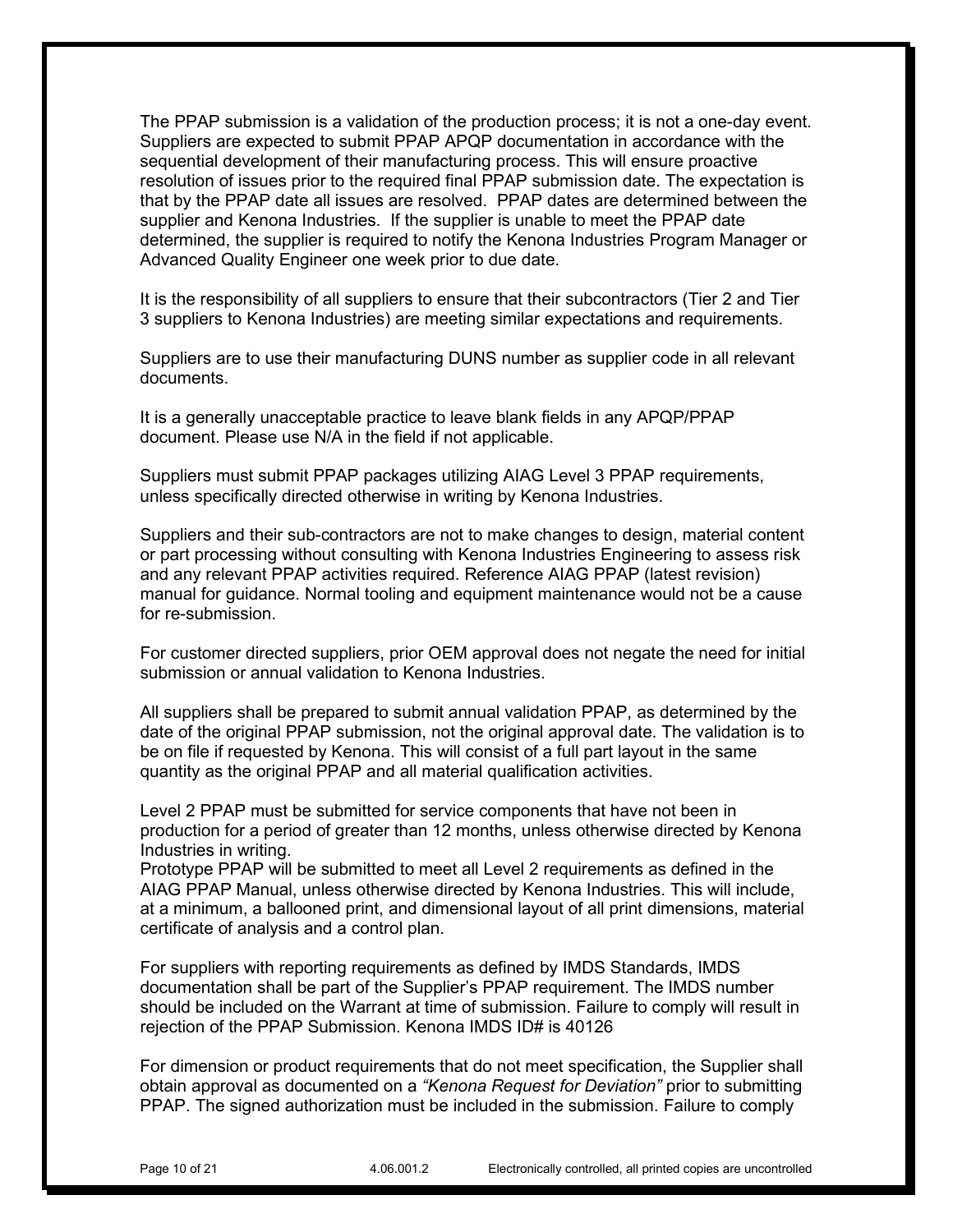can result in rejection of the PPAP Submission. Suppliers are not to submit a PPAP submission to Kenona that does not meet specification without discussion and authorization in writing from the Kenona Program Manager or Advanced Quality Engineer.

A Supplier Corrective Action Report may result for PPAP submissions that are:

- Rejected for non-compliance
- Rejected for non-conformance
	- Late

Critical or significant characteristics shall be identified either on the part drawing or on separate documents as detailed in the kick off/design review. Suppliers shall be required to establish, validate and maintain acceptable short (Ppk > 1.67) and long-term (Cpk > 1.33) capability on all critical characteristics. Significant characteristics are expected to show acceptable short-term capability at PPAP. Kenona Industries will communicate the appropriate method of critical characteristic designation (SC, CC, etc.).

• Run-at-Rate (R@R)

If Kenona Industries customer requires, all production processes may be required to have a completed Run-at-Rate package submitted with the PPAP. Depending upon the level of risk associated with the Supplier and Part Number, the  $R@R$  may be observed on site, by Kenona Industries or Kenona Industries customer. If deemed to be low risk by Kenona Industries. The Supplier will be notified of this requirement waiver during the kick-off meeting.

Run-at-Rates must be conducted on the production process and parts made from the [R@R](mailto:R@R) shall be PPAP approved and salable to Kenona Industries.

**Lubricants** 

Any lubricant used by the supplier during their process must be compatible with Kenona Industries processes and E-coating processes. Excessive lubricant which is determined to be "running", "dripping", or "pooling" on component parts and/or raw material is unacceptable, only a light coat of lubricant is permissible. All lubricants are to be water soluble.

The presence of oxidation, resulting in rust on any raw material and/or component part is unacceptable unless an acceptable boundary sample has been approved by Kenona Industries. Suppliers are expected to utilize appropriate rust prevention methods for all product shipped to Kenona Industries. Such measures should be discussed and agreed upon during the kick off/design review meeting.

**Material Certifications** 

Material certifications are to be maintained at the supplier's facility unless requested by Kenona Industries to be sent with product shipments. Certifications are to be provided within 24 hours of Kenona request.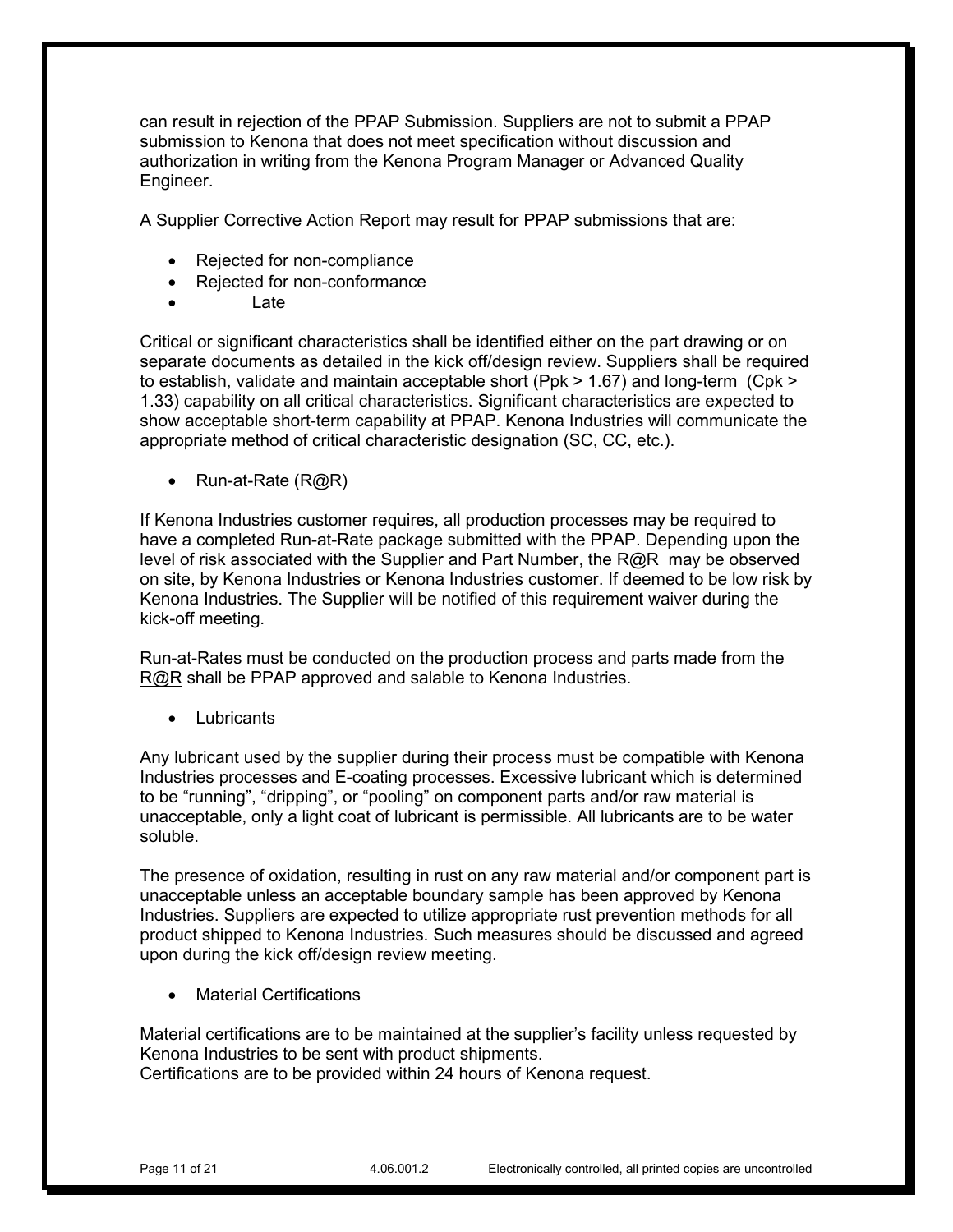Certifications of Compliance (C of C) or blanket statements of compliance are not acceptable and will be rejected.

Only Certifications of Analysis (C of A) with data will be accepted.

# *10) Prototype Supplier Requirements*

Suppliers of prototype parts or material shall submit to Kenona Industries the following documentation:

- Inspection and findings for all features, dimensions and specifications shown on the print. A Deviation Request must be submitted to the Engineering team for any nonconforming dimensions. Failure to do so could result in excessive process / product cost associated with the defect
- Other inspection or testing as required in writing
- Control Plan
- Material certifications for each lot of material  $\& 3<sup>rd</sup>$  party material certifications

Prototype parts shipped to Kenona Industries shall have the following:

- An AIAG Part Submission Warrant for each part number electronically mailed to Kenona Industries Program Manager
- Prototype Part Identification placard attached to each container utilizing orange paper. For tag details contact the Engineering Launch Team
- Part number, engineering level and program must be listed on all shipping papers and container labels

# **NOTE:**

Supplier of prototype parts that will be supplying the part in full production may be asked to also comply with the requirements of the AIAG Advanced Product Quality Planning (APQP) manual.

OEM Customer Specific Requirements for prototypes may be stipulated by Kenona Industries Program Management and quality activities and will be communicated in writing to the supplier as necessary.

# *11) Early Production Containment*

The purpose of Early Production Containment (EPC) is to document the supplier's efforts to gain control of its processes during start-up and acceleration, so that any quality issues that may arise are quickly identified and corrected at the supplier's location. This process will also validate whether the supplier inspection strategy identified during APQP is robust and effective at screening defects from reaching Kenona Industries.

Along with the PPAP submission the supplier must develop and submit a pre-launch control plan, which is a significant enhancement to the supplier's production control plan, consisting of additional controls, inspection, and audits and testing. The supplier MUST develop a system to verify and certify every shipment during the launch period which will be defined during the kick off/design review stage. This may include, but not be limited to:

• Visual (100%) – part stamp, hole presence, splits, burrs, general appearance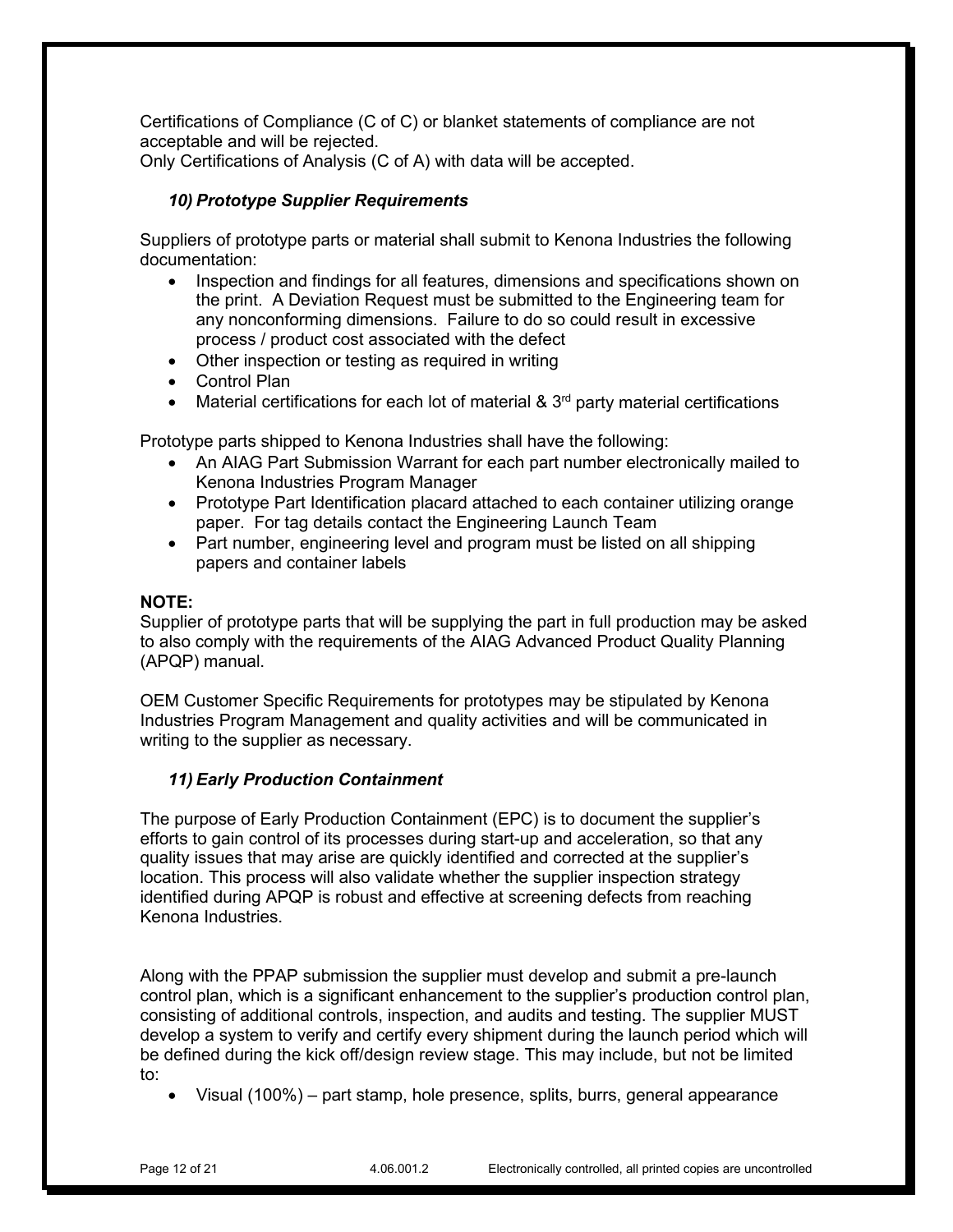- Dimensional Supplier shall define characteristics & method
- Past Issues all past issues must be identified and actions put in place to prevent recurrence
- Containment Records must be maintained throughout the launch and be available upon request
- Testing if required, suppliers to define characteristics & method
- Package containers must meet Kenona Industries packaging requirements. Any deviation requires written approval from the Kenona Industries Materials Group
- Labels & Mixed Parts parts verified as correct, while container label meets Kenona Industries label requirements

EPC is a controlled inspection, completely separate from the normal process stream contained in the pre-launch control plan. Documents from these verifications shall be maintained by the supplier and available within 24 hours upon request. Product during the launch period will be classified as "Certified Material" and shall be identified with two labels attached to the container beside each bar code label, including at a minimum the words "EPC Certified". Other form of identification may be used only if written permission is obtained from Kenona Industries.

Issues during this period as well as regular production activities shall be controlled by a Supplier Corrective Action Report (SCAR). If the supplier is issued a SCAR during the launch period, the particular issue shall be added to the containment inspection criteria. The SCAR number and brief description shall be added to the certified material tag. With each SCAR a Corrective Action shall be completed using the 8D format. All Corrective Actions during the launch period will require the 8D to be presented to the Kenona Industries Engineering/Quality Team for approval.

Failure to contain issues during the launch period will result in immediate 200% containment at the Suppliers expense. Failure to resolve nonconforming product issues which result in recurrences and/or process downtime could result in  $3<sup>rd</sup>$  party containment in the Suppliers facility at the Suppliers expense. The  $3<sup>rd</sup>$  party would certify product before shipment to Kenona Industries until permanent countermeasures are proven effective.

The pre-launch control plan is not a substitute for the production control plan but is over and above the production control plan and is used to validate the production control plan. The pre-launch control plan must be used for all pre-production requirements and for the early production shipments.

Exiting from EPC and the pre-launch control plan is a data driven decision solely and cannot be tied to a specific time frame or number of parts produced. A general rule for assessing whether a request for EPC exit will be considered valid is that data showing zero defects at the supplier in EPC or at Kenona for a minimum quantity equal to 10% of the annual part volume. Exit from EPC must be approved by the Kenona AQE.

# *12) CQI Requirements*

Applicable AIAG CQI process assessments relative to supplier processes must be performed on an annual basis. Updated assessments are to be uploaded to the Kenona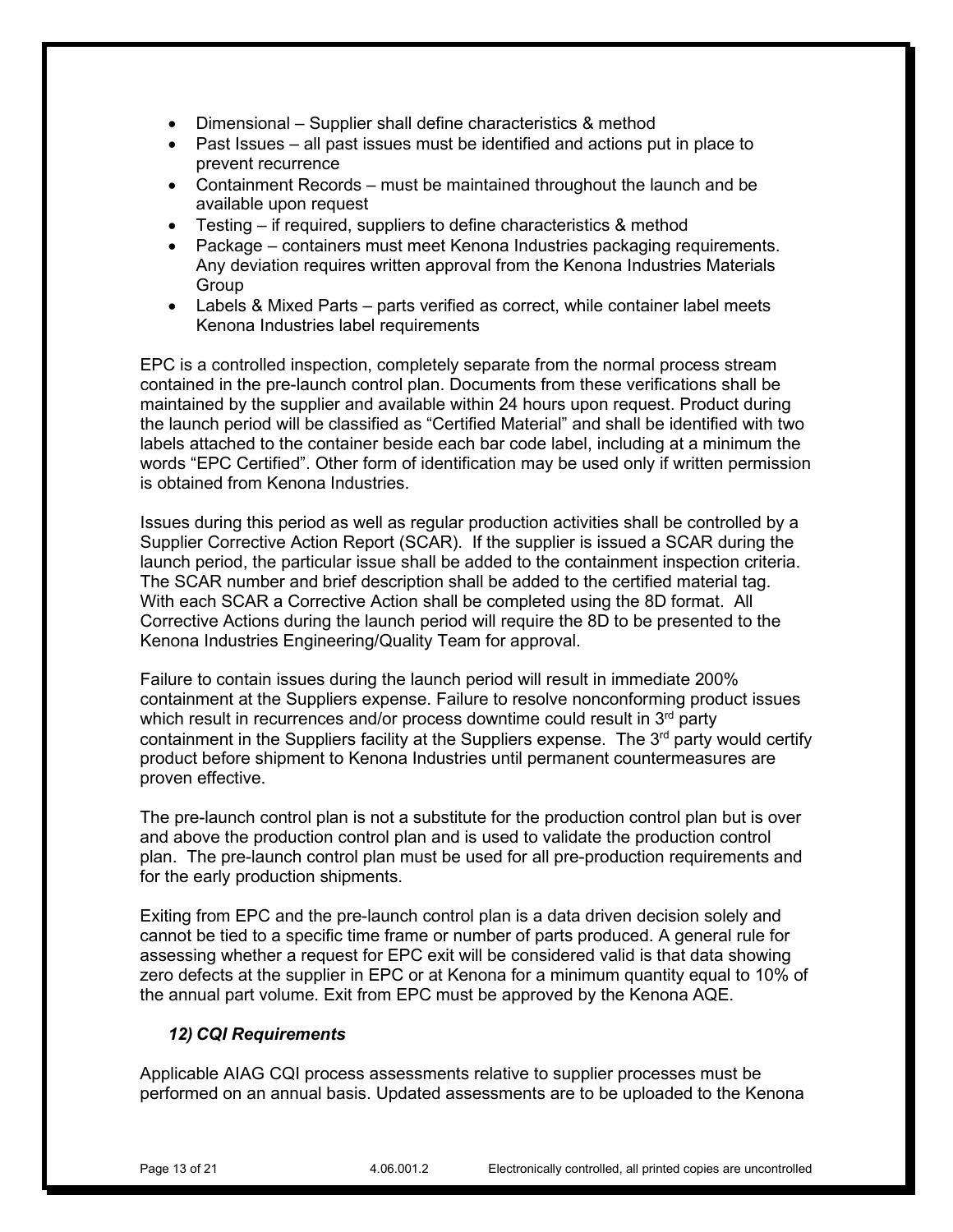Supplier Portal at [https://sp.kenona.com.](https://sp.kenona.com/Account/Login?ReturnUrl=%2F) Suppliers can contact [IT@kenona.com](mailto:IT@kenona.com) for help with account access.

# *13) Materials Planning*

Suppliers will be issued production material requirements by Kenona Industries as need dictates. Schedules will be communicated via purchase order. It is the responsibility of the Supplier to immediately contact Kenona Industries in the event the supplier is unable to meet all requirements for delivery date, time, quantity and quality or if the supplier has not received a schedule.

Suppliers must analyze all purchase orders received from Kenona Industries in order to ensure their own supply of components and materials can support Kenona Industries demands. During critical stages, such as Product Ramp or Product Launch, Suppliers shall meet all release demands necessary to support system fill and launch. If the product or component is not fully approved (PPAP) then a Special Request (under deviation) may be issued and shall suffice as authorization. If the Supplier has not received such authorization, they shall elevate the issue immediately in order to ensure support of system fill and launch.

#### *Forecasting*

Material forecasting information will be communicated to the suppliers as need dictates. While this information is an indication of future material requirements, it is not considered binding on the part of Kenona Industries, unless supported by a specific purchase order. Additional material lead times require specific approval from the Kenona Industries purchasing department.

Suppliers must maintain sufficient safety stock and finished goods inventory to accommodate 100% on-time delivery. Short shipments must be communicated immediately, along with a corrective action and recovery plan.

Suppliers must maintain an effective contingency plan, in order to mitigate undue risk to Kenona Industries, in the event of utility or labor disruption or equipment failure. The intent of the contingency plan is to reasonably protect Kenona Industries' from disruption of supply in the event of an emergency.

#### *Service Parts Requirements*

Suppliers with production contracts with Kenona Industries, must maintain the ability to provide after-market and service components for a period of ten years following the end of program or production for individual components or assemblies, or for such longer or shorter period of time as stipulated by Kenona Industries respective OEM Customer for the program, if so communicated to the Supplier. The Supplier has the responsibility to maintain any tooling and/or assembly equipment in condition sufficient to support service requirements. Service schedules and pricing shall be determined in negotiation with Kenona Industries.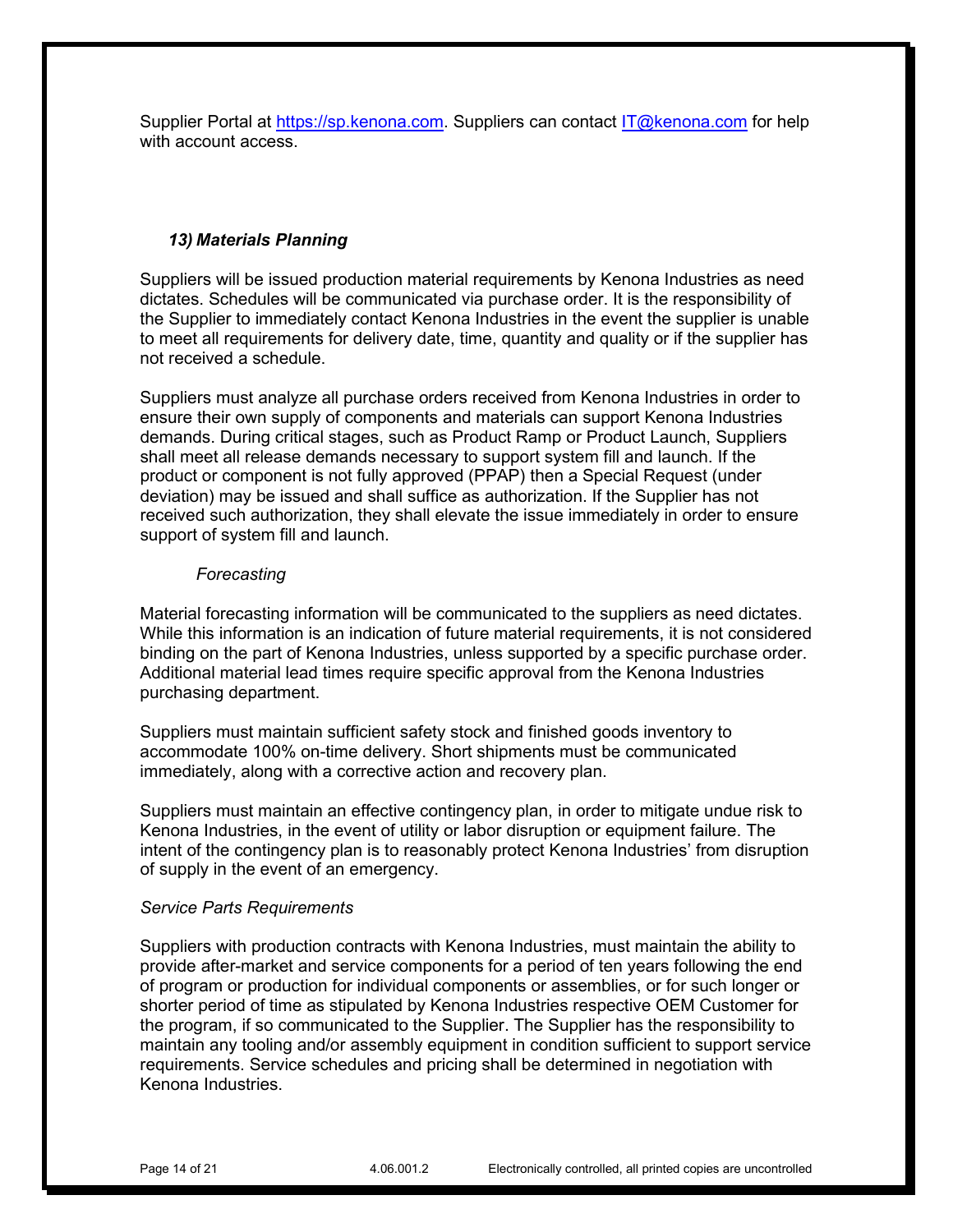# *14) Transportation*

It is important that our suppliers are aware of transportation and delivery requirements, as it is one of the key performance metrics upon which they will be assessed. Kenona Industries supports the industry initiative of inventory reduction, recognizing however the importance this places on accurate and timely delivery of quality product. It is our expectation that suppliers will deliver 100% on time in compliance to schedules.

In an effort to support JIT delivery, we expect our suppliers to constantly strive to reduce lead times with their suppliers, improve flexibility and minimize changeover times. If necessary to support JIT schedules, the supplier may be asked to support local warehousing.

# *Schedules, Routings & Carriers*

All trucking, routing & delivery windows will be established with Kenona Industries Materials personnel prior to first shipment.

# *Transportation Routing Information*

All costs incurred as a result of missed or late shipments, which are clearly the responsibility of the supplier, shall be recovered from the supplier. All material entering from a foreign country must have "Country of Origin" clearly marked on the Pro forma Invoice, as well as on the original Commercial Invoice. Brokerage fees for all imported product is typically the responsibility of Kenona Industries, unless otherwise negotiated. All fees and charges resulting from the export / return of defective product shall be the responsibility of the appropriate supplier.

# *Packing Slips & Documentation*

It is a requirement that all shipped material be identified on a Packing Slip or Bill of Lading. The information typically required includes:

- Shipment date
- Invoice/Packing Slip number
- Address Sold to
- Address Shipped to
- Individual line item for each part number shipped
- Part Number and Part Description
- Purchase Order number, for each part number
- Order release number
- Quantity ordered & Quantity shipped
- Number of cartons/skids/containers shipped
- Total number of cartons/skids/weight
- Lot number from each container

# *Advance Shipping Notice (ASN)*

Kenona Industries will be implementing an ASN requirement to suppliers in the near future. If the Supplier is not EDI capable they can obtain a  $3<sup>rd</sup>$  party EDI source to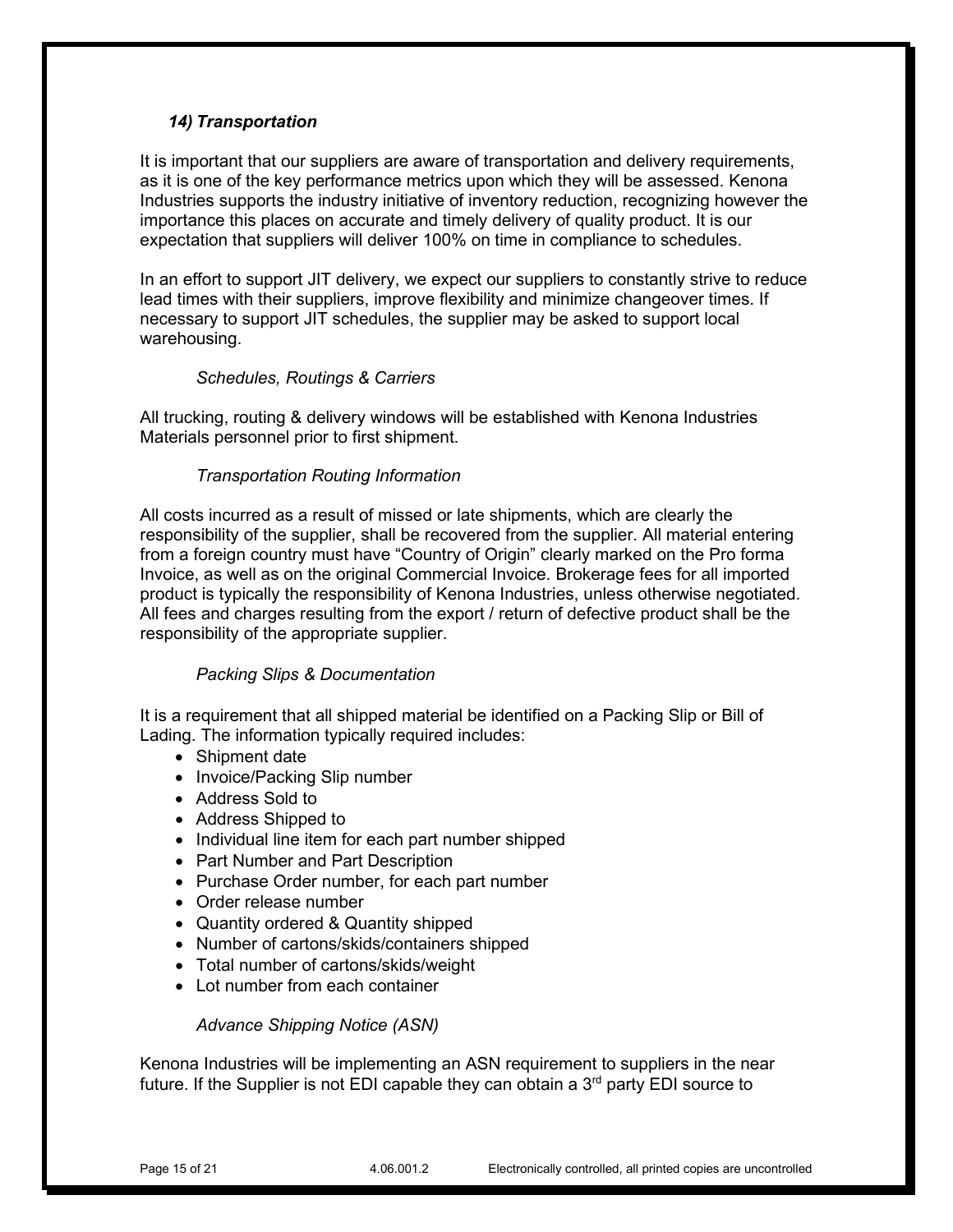transmit their data at their expense. More specific information will be released prior to implementation.

The supplier shall maintain a third-party contingency to facilitate scheduling and ASN communication in the event of a system failure at their location

# *15) Problem Solving/Corrective Action Reporting.*

Kenona Industries promotes the training and use of disciplined problem-solving methods at all suppliers. These systems are effective at identifying and eliminating non-conformances.

Kenona utilizes a Supplier Corrective Action Report (SCAR) system to document supplier nonconformances. This system is designed to prevent the use of suspect and/or nonconforming purchased material. Purchased components found to be nonconforming through either line rejections, testing failures, failed inspection results, customer concerns, warranty and customer returns or obsolete material are handled through the following procedure:

- Supplier will be notified of the concern via telephone and/or electronically. All relevant containment actions will be handled within twenty-four (24) hours at supplier cost
- Supplier will receive a Supplier Corrective Action Report (SCAR) at this time and is required to return a signed copy (acknowledging receipt) of the notice within twenty-four (24) hours including, at a minimum, a documented containment response

**(Note:** Should a response not be received from a supplier, any stated charges associated with the notice will be considered accepted by the supplier)

- A supplier corrective action (SCAR's) report is required to address the concern and must be received within the following time frames:
	- Initial response within 24 hours describing containment
	- 10-working days (unless otherwise approved) for completed SCAR's

Suppliers are strongly urged to utilize the Kenona SCAR checklists to better understand Kenona Industries' requirements for each of the sections of the SCAR. The requirements of this document will be used by Kenona Industries personnel as a guide to make disposition of the SCAR contents.

Kenona Industries will make all good faith attempts to minimize costs associated with rejections. In the case that charges are necessary, the supplier will be notified so they have an ability to fully understand the impact at Kenona Industries that necessitates these charges.

Charges that could be applied to a quality concern are as follows:

- Kenona Industries sort of supplier product on production line until certified stock arrives
- Production line shutdown
- Finished product sort and/or scrap of material
- Any material transfer of nonconforming supplier product
- Quality Department time for problem investigation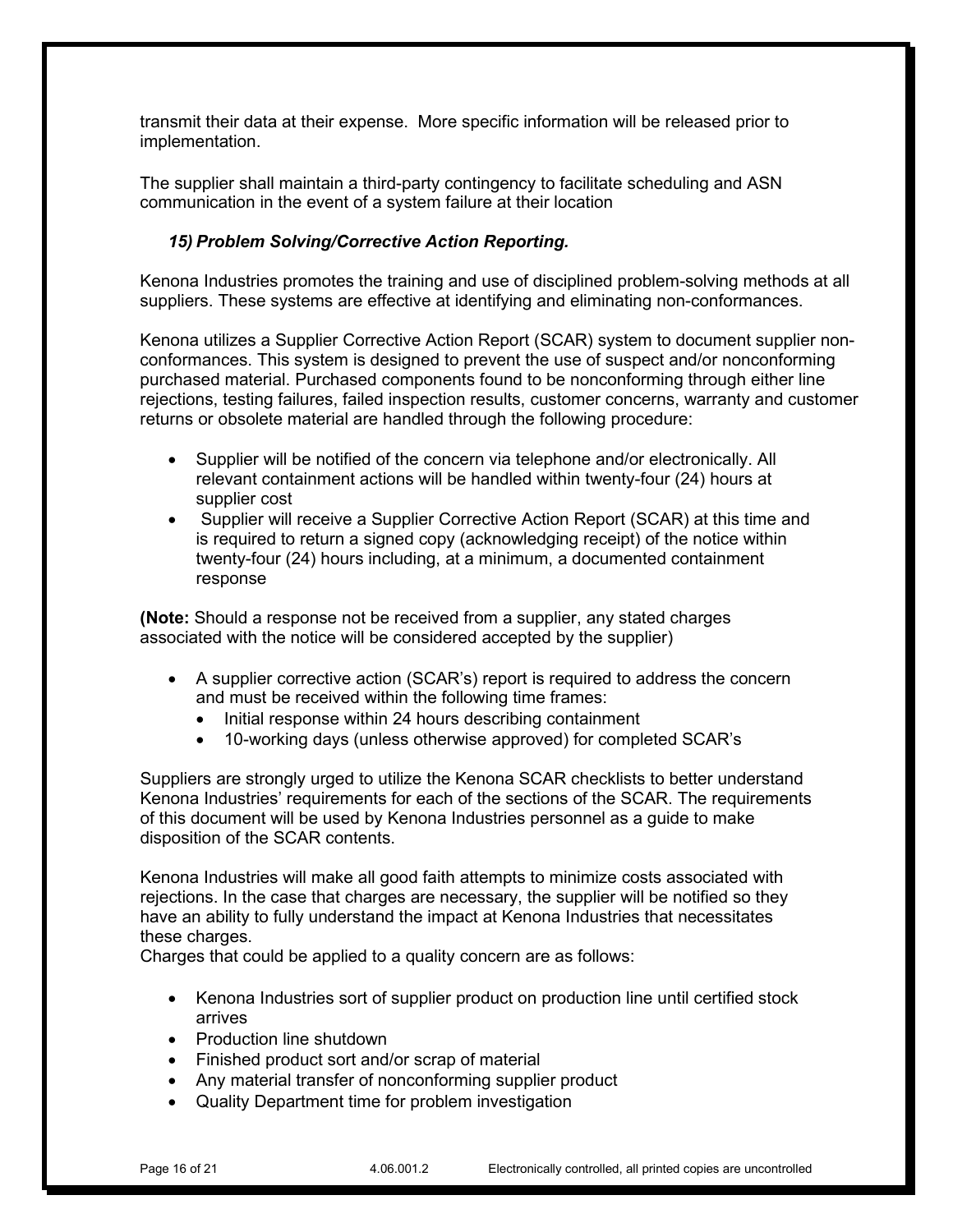- Testing if required
- Any sort/rework charges incurred by Kenona Industries
- Related transportation expenses
- Any costs incurred by the Kenona Industries for disruption of customers

All charges incurred by the supplier will be discussed and approved through the Materials personnel of Kenona Industries and the designated personnel of the supplier facility. If mutual agreement cannot be reached the issue will be directed to the appropriate Kenona Industries Senior Manager within 30 days of final notice of issuance.

It is the responsibility of the supplier to notify Kenona Industries in the event there is reason to believe that a nonconforming condition of supplier components exists in Quality, Delivery, Warranty or other.

Notification must be followed by:

- Immediate action within 24 hours (e.g., new materials, etc.)
- Interim corrective action, containment; response time of 24 hours

Supplier initiated advanced notification of non-conformances is very effective at minimizing costs associated with potential SCAR events. Kenona Industries is committed to working with our suppliers to resolve these situations effectively.

# *Controlled Shipping*

When directed by Kenona Industries in writing, suppliers may need to certify product after a lot rejection has occurred, at the Supplier's Expense. Usually, two types of controlled shipping actions are employed when this situation occurs:

- CS-1, Supplier conducted sort and certification of subsequent part shipments, and
- CS-2, 3rd party sorting and certification

All controlled shipping actions are the responsibility of the supplier to coordinate and follow-up on. Parts supplied to Kenona Industries must meet released quantities without supply interruption.

The supplier and Kenona Industries will mutually define the certified material identification.

Supplier Corrective Action Reports may be issued for both non-complying material as well as non-compliance to requirements and standards. Repeat Non-Compliance Reports for the same failure modes may require controlled shipping designation.

#### *Deviations*

If product is found to be out of specification and Kenona Industries Quality and Engineering departments have evaluated and agreed to accept this product, a Kenona deviation request is to be initiated by the supplier and submitted for approval. Product may be shipped with an approved deviation, with all containers labelled with an orange placard identifying product shipped under deviation and including the approved deviation number.

# *16) Engineering Changes*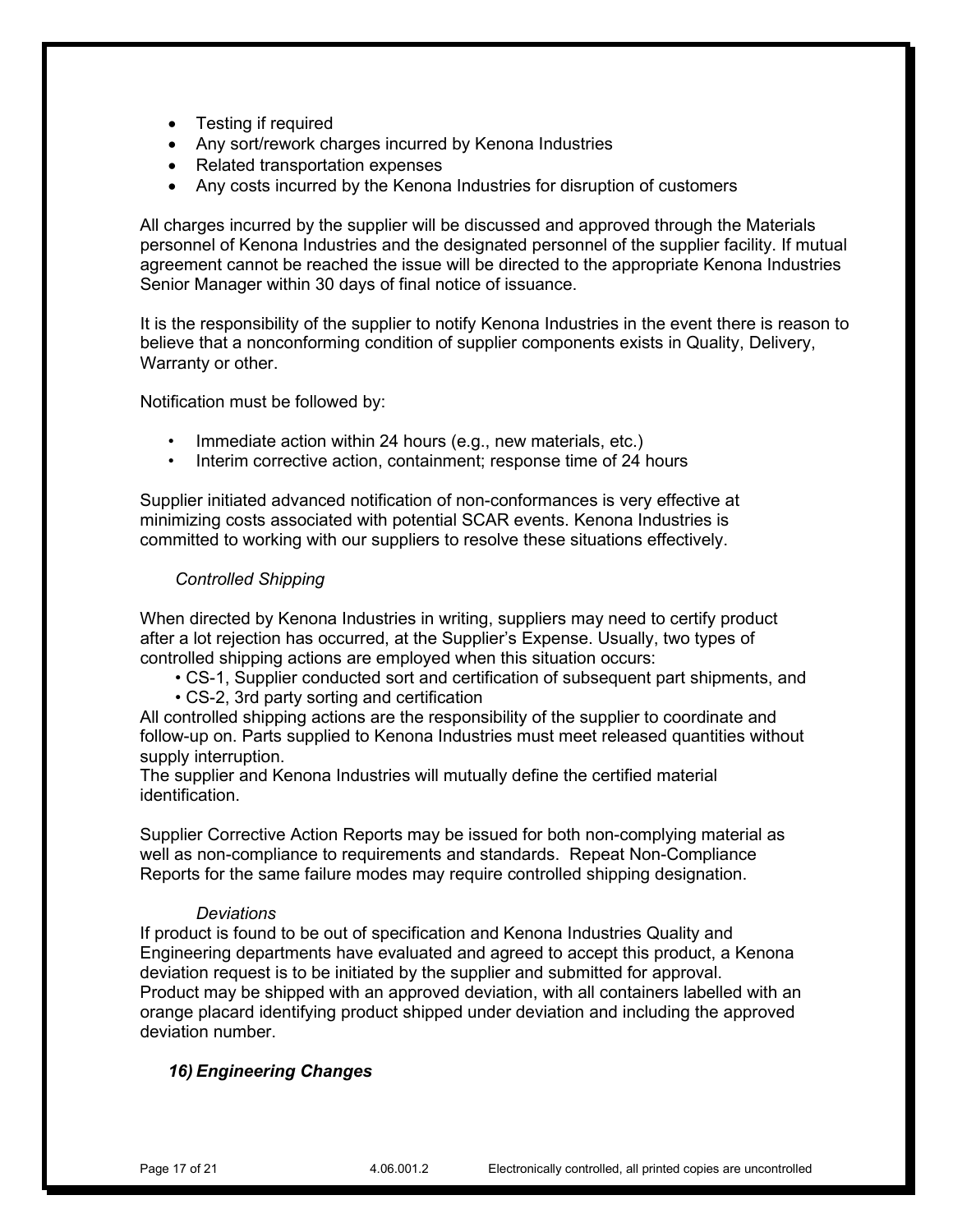Suppliers must have the capability of receiving and reading Math Data or to use an outside source for Math Data interpretation.

Suppliers are required to maintain an effective change management system in the event of any engineering changes.

No changes shall be implemented without consultation with Kenona Industries and an appropriate PPAP plan being developed.

Any supplier-initiated requests for change are to be approved by the Kenona Engineering Team. Formal written requests can be sent electronically to [engineering](mailto:engineering%20@kenona.com)  [@kenona.com](mailto:engineering%20@kenona.com)

# *17) Lot Traceability*

All material received by Kenona Industries must contain a lot code, or serial number, clearly identified on each label and container, ensuring full traceability of all material. Material must be traceable from receipt of raw material, to each processing stage and through final assembly and shipping to Kenona Industries.

A lot should contain a specific quantity of parts, and should not exceed eight hours or one day of production, at a maximum. In the event of certain commodity-based material, methods such as "heat lots" or steel coils will be acceptable. Other documented methods of lot control may be submitted for Kenona Industries approval. The supplier shall ensure implementation and management of an effective FIFO method of stock rotation.

Traceability Records shall be maintained and accessible for the life of the product, including Service, plus one year. Certain traceability record retention deviations can be obtained only if received in writing from Kenona Industries.

# *18) General Tolerances*

It is expected that suppliers will quote utilizing the specifications and tolerances supplied with the blueprint or other documentation in the RFQ.

Specific exceptions, if any, are to be detailed in the quote package. Generic exception statements such as "standard foundry tolerances" is not allowed and all attempts need to be made to be specific as this can effect Kenona Industries ability to submit a competitive quote package to our customer.

# *19) Confidentiality and Non-Disclosure*

Suppliers are reminded that all engineering and purchasing information generated as a result of business with Kenona Industries is strictly confidential. Suppliers are prohibited from sharing any Kenona Industries technical or cost data without prior written authorization from their Purchasing Agent or Buyer.

Suppliers are required to sign the Kenona Industries Confidentiality Agreement prior to business award.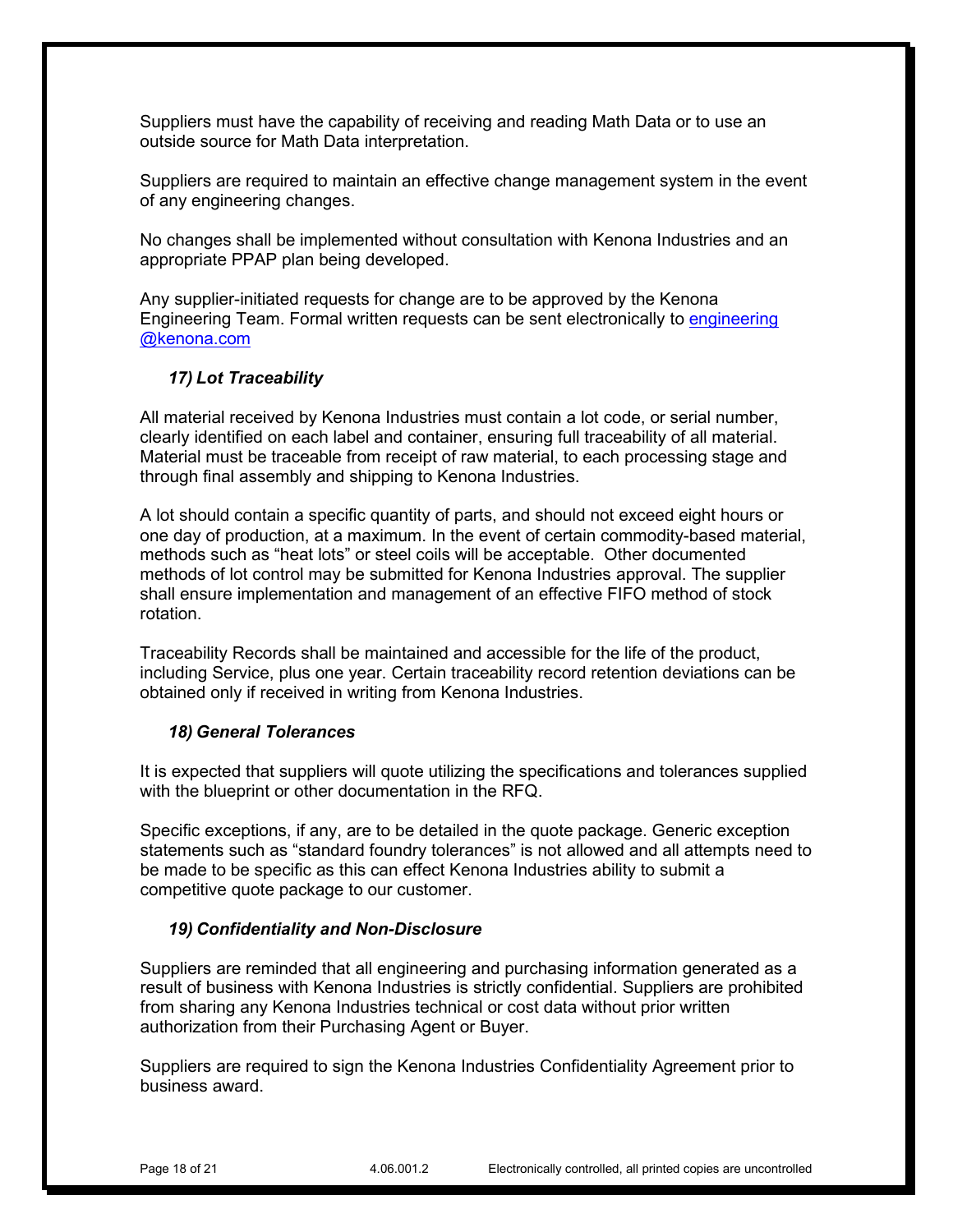# *20) Safety and Environment*

Kenona expects all suppliers to take appropriate measures to safeguard their employees and the environment.

Kenona requires all supplier to be compliant to any regulatory requirements.

All visitors to a Kenona facility are expected to use the front entrance and be escorted at all times. It is mandatory that safety glasses with side shields be worn on the shop floor at all times and the utmost awareness as to the presence of material handling equipment and other equipment movement.

# *21) Preventive and Predictive Maintenance*

It is expected that all suppliers will have a documented and effective preventive and predictive maintenance system to prevent unplanned equipment and tooling downtime.

# *22) Miscellaneous Requirements*

Additional situations may arise, from time to time that are not specifically addressed in other sections of this manual. They will be noted in this section.

- Kenona Industries and its customers expect to have access to supplier facilities and records at reasonable times for the purposes of surveys, assessments, inspection of goods and associated control systems.
- Suppliers are expected to share with Kenona Industries detailed cost data breakdowns if requested. Suppliers are also expected to use a fair and consistent method of applying the profit factor and distribution of overhead expenses in support of Kenona Industries requirements, consistent with goals of long-term financial viability.
- Suppliers must be willing to extend the benefits of cost reduction efforts with Kenona Industries.
- It is expected that a target for compliance of zero discrepancies be set for all goods and services to be supplied to Kenona Industries.
- Adherence to these requirements of this manual will be stated on Kenona Industries purchase orders.
- Independent annual validations for raw material are to be carried out by an accredited testing facility and be independent of the supplier structure if required by Kenona Industries.
- Suppliers must provide Country of Origin Certification and other documentation required under the US/Canada Free Trade Agreement and the North American Free Trade Agreement. All customs requirements must be met in a timely manner to ensure efficient transportation of goods.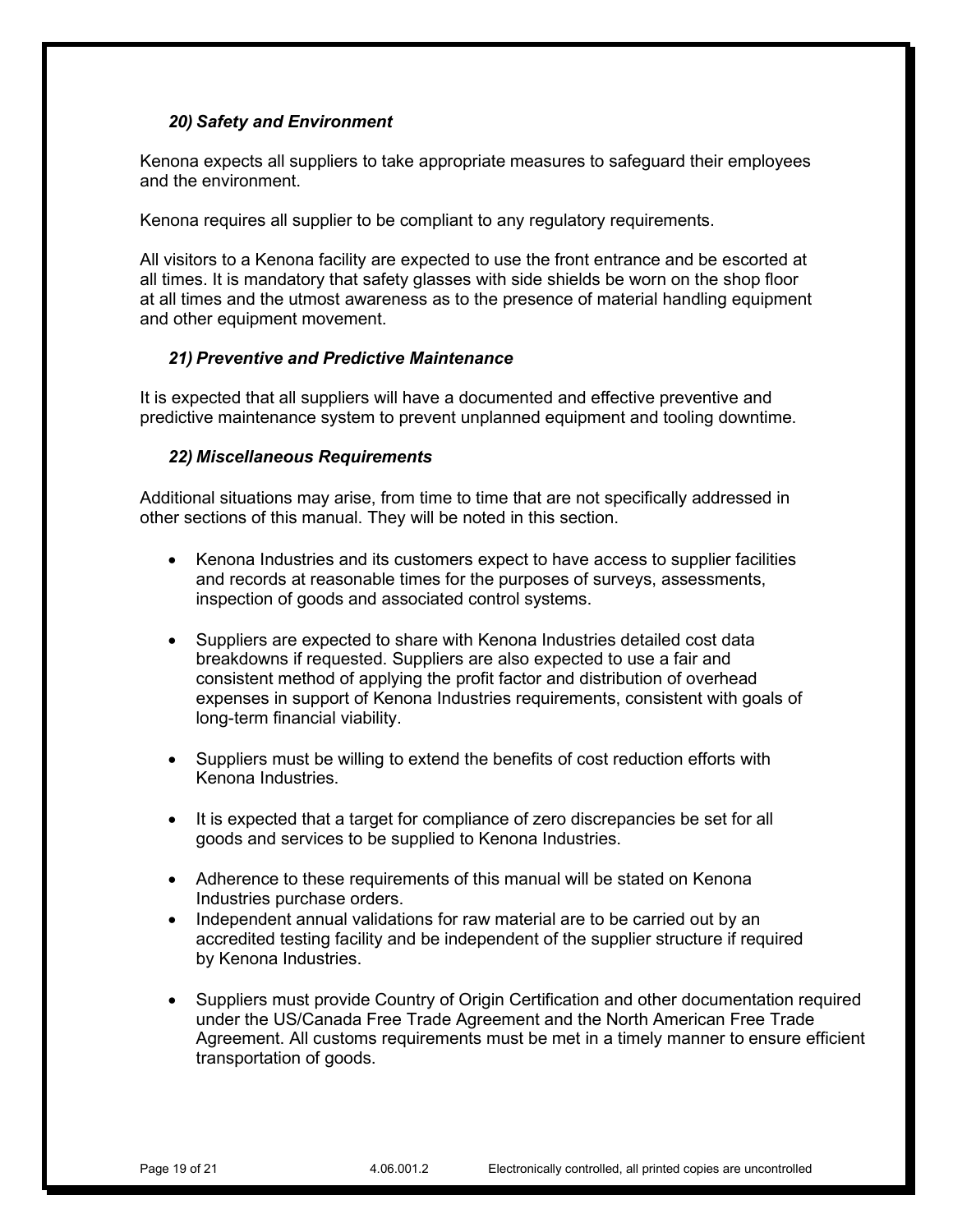- Suppliers will be accountable for all costs associated with an interruption in material supply to Kenona Industries resulting in a shutdown, due to labor, utility disruptions or equipment failures. All suppliers must have a contingency plan to mitigate risk.
- Suppliers are responsible to have access to the latest revision of engineering, material or performance specifications as defined on the blueprint or other design records. Upon revision, supplier must have a process to review/implement any changes in a timely manner. In such circumstances, please contact your Kenona representative to determine necessary actions for part approval processes required.
- Suppliers are responsible to establish a system to secure that all Kenona and its customer's specific requirements are considered and implemented into the supply chain. It is the responsibility of the supplier to get access to all relevant specifications and agreements. Please contact your program launch coordinator or [engineering@kenona.com](mailto:engineering@kenona.com) if assistance is needed in obtaining any documents to support this requirement.

| New<br><b>Revision</b> |          |                                                                |
|------------------------|----------|----------------------------------------------------------------|
| Level                  | Page #   | <b>Description of Change</b>                                   |
| 01                     |          | <b>Initial Release</b>                                         |
| 02                     | 19       | Added engineering specification requirement to misc. section   |
| 03                     |          | 2500 lbs. maximum expendable pkg. weight added                 |
| 04                     | 5        | Updated section 3 to include AIAG Team Feasibility Commitment  |
| 05                     | 3        | Revised introduction                                           |
| 06                     | Multiple | Re-aligned language to be consistent with IATF16949            |
| 07                     | 6        | Revised section 4 to add c and statement of plan to support in |
|                        |          | case of negative trends. 10/11/18                              |
| 08                     | 5,13     | Updated process for certification and CQI collection 5/13/2019 |
| 09                     | 20       | Added requirement for customer specific requirements 5/22/19   |
| 10                     | 5        | Added email requirement for Supplier Portal accounts 3/21/22   |
|                        |          |                                                                |
|                        |          |                                                                |
|                        |          |                                                                |
|                        |          |                                                                |
|                        |          |                                                                |
|                        |          |                                                                |
|                        |          |                                                                |
|                        |          |                                                                |
|                        |          |                                                                |
|                        |          |                                                                |

#### *Record of Revisions*